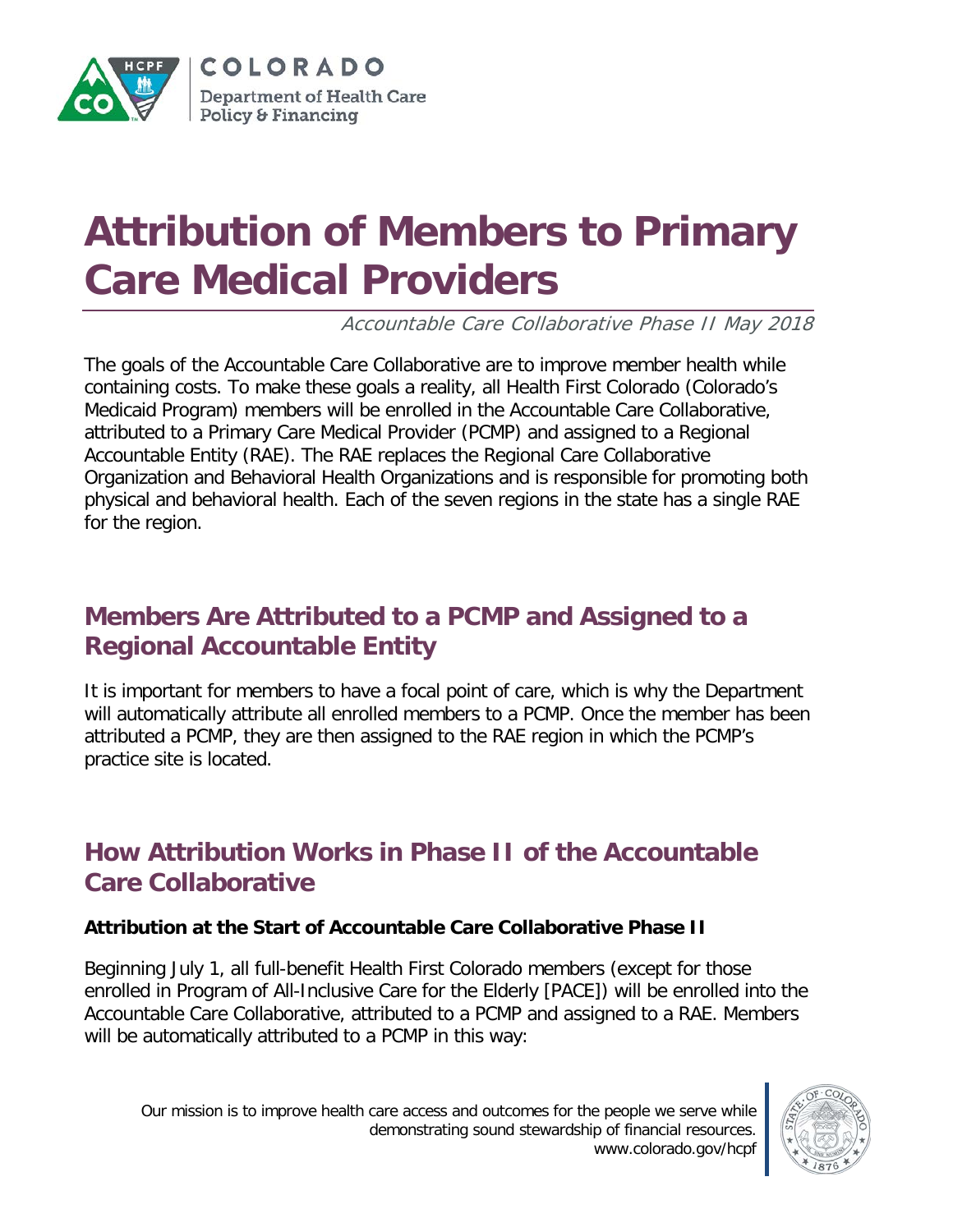- 1. **Utilization**: An ACC member that has a claims history with a PCMP over the last 18 months will be automatically attributed to that practice. Specifically, the member will be attributed to the practice location associated with the billing address on the claims.
- 2. **Family Connection**: A member that has no history with a PCMP will be attributed to a practice where someone in their household has a history, if the practice is appropriate. For example, an adult will not be attributed to a pediatric practice.
- 3. **Proximity**: If an ACC member cannot be attributed based on either utilization or family connection, the member will be attributed to the closest appropriate PCMP in the member's region.

Additional details on the [attribution](https://www.colorado.gov/pacific/sites/default/files/Phase%20II%20Attribution%20FAQ%2003.06.2018.pdf) methodology can be found in the attribution [frequently asked questions.](https://www.colorado.gov/pacific/sites/default/files/Phase%20II%20Attribution%20FAQ%2003.06.2018.pdf)

The Health First Colorado enrollment broker will send members a letter to notify them of their PCMP and RAE assignment. Members may call the Health First Colorado enrollment broker to choose a different PCMP.

#### **Ongoing Attribution**

- The process described above will be used to attribute new members to a PCMP.
- PCMP to PCMP reattribution will be done every six months. If a member develops a stronger relationship with another provider, the member will be attributed to that PCMP. If the member requested a provider by calling the Health First Colorado enrollment broker within the past 18 months, the member will continue to be attributed to that provider.
- If a member loses and regains eligibility within 60 days, the member will be reattributed to the same PCMP. Members who lose eligibility for 60 days or more will be attributed as a newly enrolled member.

PCMPs can identify the Health First Colorado members attributed to them through the Health First Colorado Data Analytics Portal. PCMPs can also contact their RAE with questions regarding attribution.

## **What Providers Must Do to Have Members Attributed**

• Be validated by the Department and enrolled as a Medicaid provider through the Colorado interChange. Providers that successfully revalidated do not need to do so